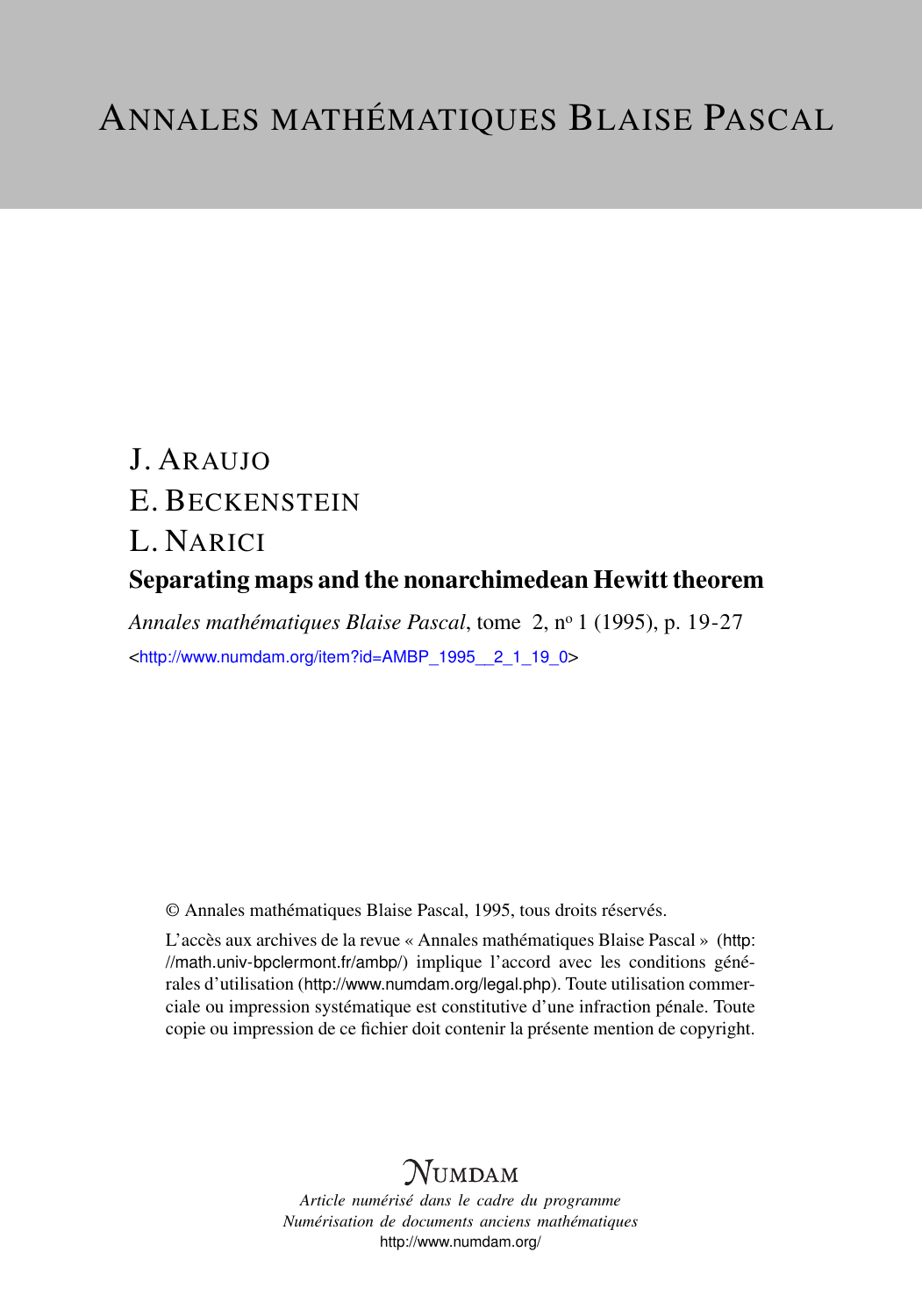Ann. Math. Blaise Pascal, Vol. 2, N° 1, 1995, pp.19-27

## SEPARATING MAPS AND

## THE NONARCHIMEDEAN HEWITT THEOREM

#### J. Araujo\*, E. Beckenstein, and L. Narici

Abstract. If X and Y are zerodimensional spaces and  $T: C(X) \to C(Y)$  is a biseparating map then the N-compactifications of X and Y are homeomorphic, provided that K is a commutative nontrivially valued nonarchimedean field whose residue class field has nonmeasurable cardinality. We deduce the nonarchimedean counterpart to the well-known Hewitt theorem, this is, if  $C(X)$  and  $C(Y)$  are ring-isomorphic, then the N-compactifications of X and Y are homeomorphic. Also, if X and Y are N-compact and T is linear and biseparating, then it is a weighted composition map : for some weight function a in  $C(Y)$ ,  $T f = a(f \circ h)$ , being  $h: Y \to X$  a homeomorphism.

# 1991 Mathematics subject classification : Primary  $46S10$ ; Secondary 5 $4D35$ ,  $46E10$ ,  $46E25$ ,  $54~C40.$

The classical Gelfand-Kolmogoroff theorem states that, for separated compact spaces X and Y, if the spaces of real-valued continuous functions  $C(X)$  and  $C(Y)$  are ringisomorphic, then X and Y must be homeomorphic. Afterwards it was proven  $([6], [8]$  and (11)) that every linear separating isomorphism T from  $C(X)$  onto  $C(Y)$  (see below) derives in a natural way from a homeomorphism, that is, there are a homeomorphism  $h$  from  $Y$ onto X and  $a \in C(Y)$ ,  $|a(y)| \neq 0$  for every  $y \in Y$ , such that  $Tf = a(f \circ h)$  for every  $f \in C(X)$ ; in particular, T must be continuous.

The nonarchimedean version of this results, including as a corollary a nonarchimedean Gelfand-Kolmogoroff theorem, has been studied mainly in [12].

A generalized version of the Gelfand-Kolmogoroff theorem, due to Hewitt ([10]), asserts that, for realcompact spaces  $X$  and  $Y$ , if the spaces of real-valued continuous functions  $C(X)$  and  $C(Y)$  are ring-isomorphic, then X and Y must be homeomorphic. In [13], we

Research partially supported by the Spanish Direccion General de Investigacion Cientifica y Tecnica (DGICYT, PS90-0100)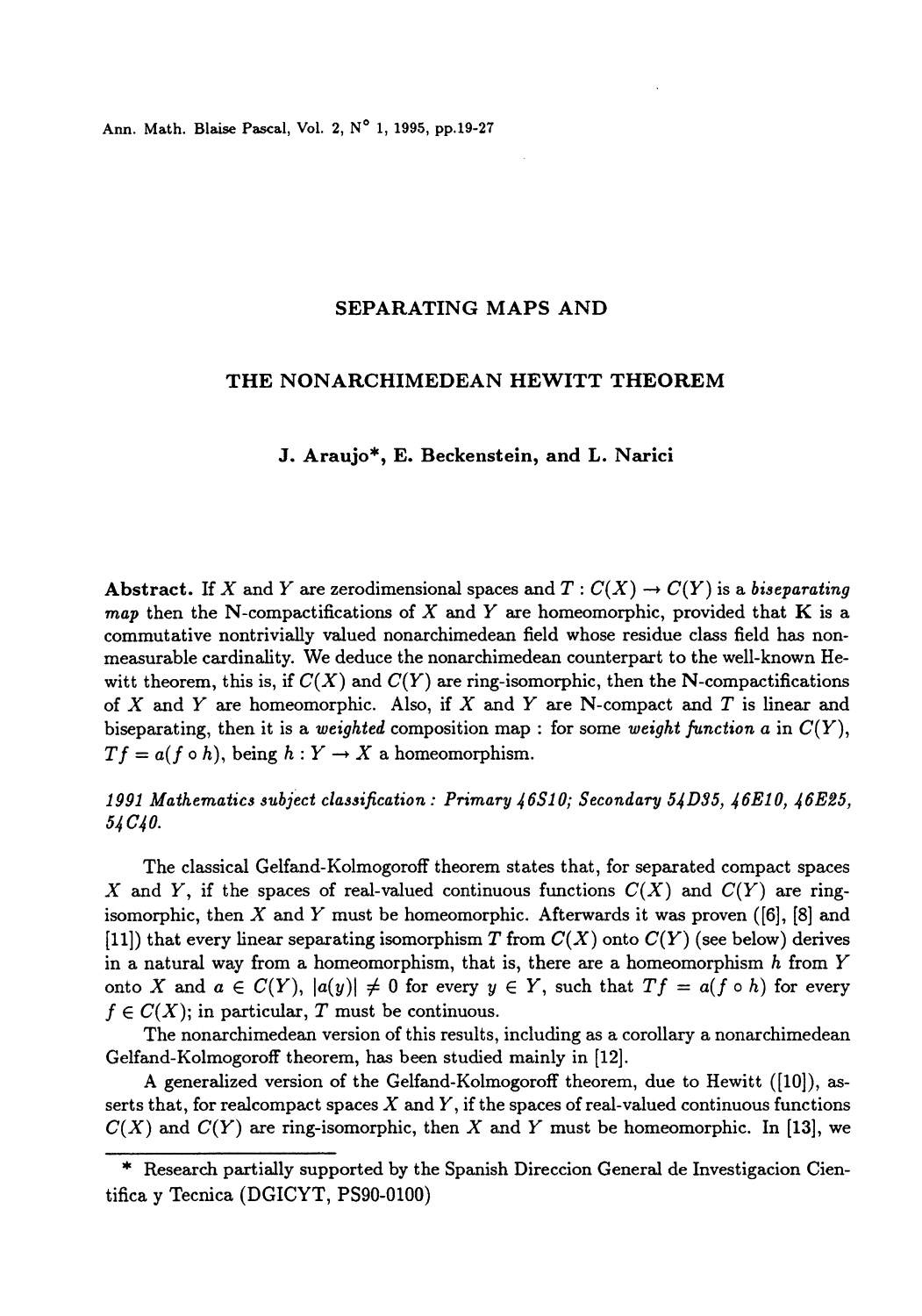proved that  $X$  and  $Y$  must be homeomorphic when there exists a biseparating map (see below) from  $C(X)$  onto  $C(Y)$ . The aim of this paper is the study of this kind of maps in the nonarchimedean context. We give the general form of such maps when they are linear and the spaces  $X$  and  $Y$  are N-compact. In particular we prove the continuity of these maps.

Let  $C(X)$ ,  $C(Y)$  be the spaces of continuous K-valued functions on the zerodimensional spaces  $X$  and  $Y$  respectively, where  $K$  is a nonarchimedean commutative complete nontrivially valued field. For  $f \in C(X)$ , we define the cozero set of f as  $c(f) := \{x \in$  $X : f(x) \neq 0$ . A map T from  $C(X)$  onto  $C(Y)$  is said to be separating if it is bijective, additive and if  $c(f) \cap c(g) = \emptyset$  implies  $c(Tf) \cap c(Tg) = \emptyset$  for all  $f, g \in C(X)$ . T is said to be biseparating if both  $T$  and  $T^{-1}$  are separating. Important examples of biseparating maps are ring-isomorphisms, but there are many others, as we shall see.

Separating maps were introduced in the nonarchimedean context by E. Beckenstein and L. Narici ([5]) and were first used to prove the non-existence of a nonarchimedean Banach-Stone theorem in [5] and [2]. Other papers where nonarchimedean separating maps are studied are  $[1]$ ,  $[3]$  and  $[6]$ .

In this paper we shall denote by  $\beta_0 X$  and  $v_0 X$  the Banaschewski compactification and the N-compactification of X respectively ([13], [4]). If  $f \in C(\beta_0X), C(v_0X)$ , we denote by  $f|_X$  its restriction to X. If  $f \in C(X)$ , we denote by  $f^{v_0 X}: v_0 X \to K$  its extension to  $vX$  (when possible). Being  $\omega K$  any zerodimensional compactification of K, if  $f \in C(X)$ , we denote by  $f^{\beta_0 X} : \beta_0 X \to \omega \mathbf{K}$  the extension of f to  $\beta_0 X$ ; when K is locally compact<br>we consider  $\omega \mathbf{K} = \mathbf{K} \cup \{\infty\}$  the one-point compactification of K. For a clopen subset A of X,  $\xi_A$  will be the characteristic function of A. If  $A \subset X$ , then  $cl_{\beta_0X}A$  stands for the closure of A in  $\beta_0 X$ .  $1_X$  denotes the function identically equal to 1 on X.

**Definition 1 :** Let T be a separating map from  $C(X)$  into  $C(Y)$ . A point  $x_0 \in \beta_0 X$  is said to be a T-support point of  $y_0 \in Y$  if, for every neighborhood  $U(x_0)$  of  $x_0$ , there exists  $f \in C(X)$  satisfying  $c(f) \subset U(x_0)$  such that  $(Tf)(y_0) \neq 0$ .

**Lemma 2**: For every  $y \in Y$ , there exists a unique T-support point of y in  $\beta_0 X$ .

This result and its proof, for the real and complex case, can be found in [8], p. 260. A similar proof can be done for the nonarchimedean case.

**Lemma 3 :** Suppose that T is separating and  $x_0 \in \beta_0 X$  is the T-support point of  $y_0 \in Y$ . If  $f^{\beta_0 X}(x_0) = 0$ ,  $f \in C(X)$ , then  $(Tf)(y_0) = 0$ .

**Proof :** Suppose that  $f^{\beta_0 X}(x_0) = 0$  and  $(Tf)(y_0) \neq 0$ . Let  $(\alpha_n)$  be a sequence in K such that  $(|\alpha_n|)$  is strictly increasing and tends to infinity. Then for each  $n \in \mathbb{N}$  consider the clopen subset of  $X$ ,

$$
U_n := \{x \in X : |f(x)| \in [1/|\alpha_{n+1}|^2, 1/|\alpha_n|^2]\},\
$$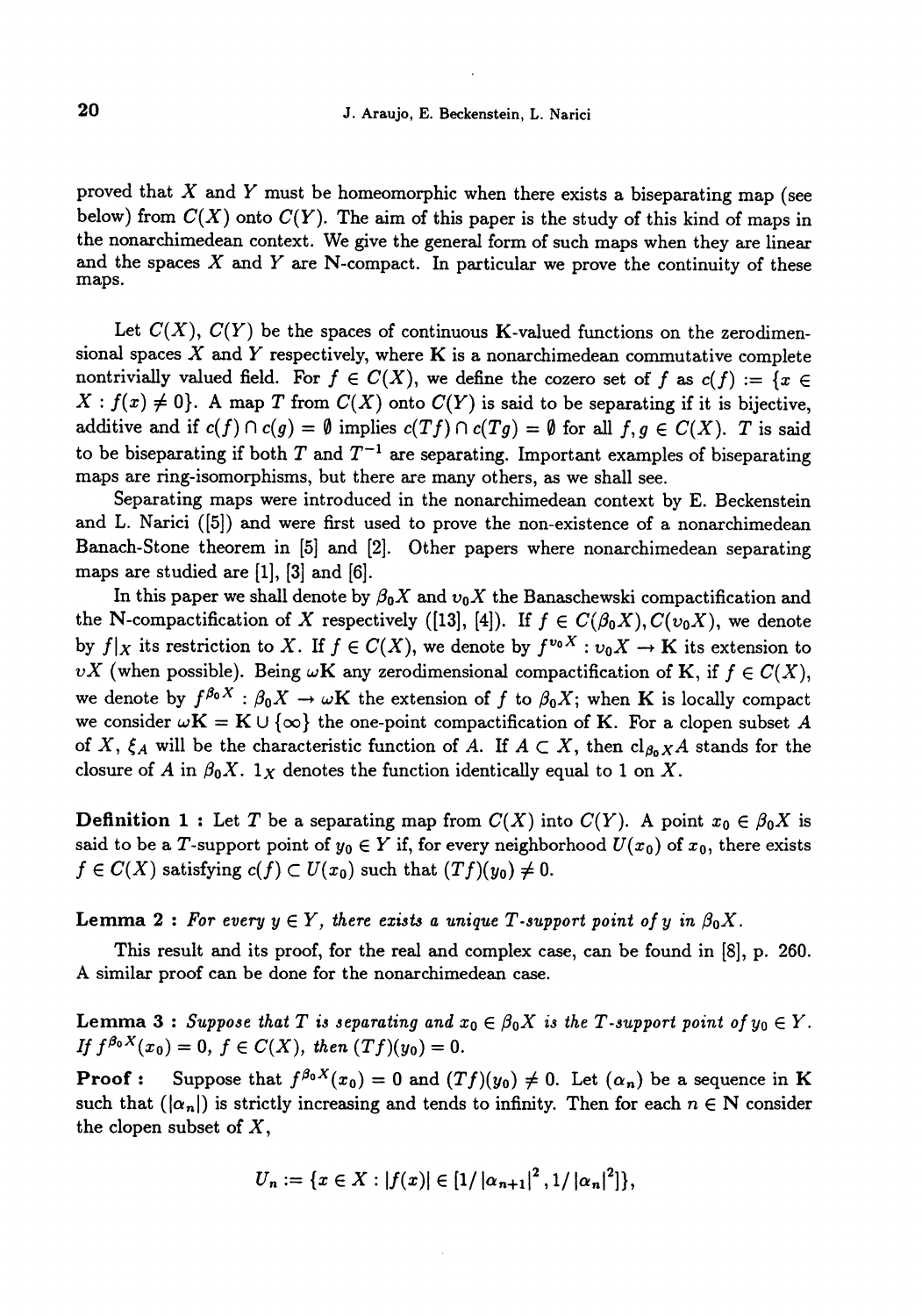and let  $f_n = f \xi_{U_{2n}} \in C(X)$ . Then it is not difficult to prove that the functions

$$
g_1 := \sum_{n=1}^{\infty} f_n, g_2 := f - g_1
$$

belong to  $C(X)$ . Also  $g_2 = \sum_{n=1}^{\infty} h_n$  where  $h_n = f \xi_{U_{2n-1}}$ , for  $n > 1$  and  $h_1 = f \xi_V$  where

$$
V = \{x \in X : |f(x)| \ge 1/2\}.
$$

Since  $f = g_1 + g_2$ , one of these maps satisfies  $(Tg_i)(y_0) = \alpha \neq 0$ ; without loss of generality, suppose this is the case when  $i = 1$ . Notice that if  $n \neq m$ , then  $c(f_n) \cap c(f_m) = \emptyset$ .

Let us see that  $g := \sum_{n=1}^{\infty} Tf_n$  belongs to  $C(Y)$ . From the separating property of T we deduce that g is continuous at every point of  $Y - bdry \bigcup_{n=1}^{\infty} c(Tf_n)$ . Suppose that g is not continuous at  $y \in b$  dry  $\bigcup_{n=1}^{\infty} c(T f_n)$ . Then there exists  $\epsilon > 0$  such that for any neighborhood  $U(y)$  of y, there is a  $z \in U(y)$  such that  $|g(z)| > \epsilon$ . Since  $g(z) \neq 0$ , then there exists  $n_z \in \mathbb{N}$  such that  $z \in c(Tf_{n_z})$ . On the other hand it is not difficult to prove that  $\sum_{n=1}^{\infty} \alpha_n f_n$  belongs to  $C(X)$ . Therefore

$$
\left|\left(T(\sum_{n=1}^{\infty}\alpha_nf_n)\right)(z)\right|=\left|\alpha_{n_z}(Tf_{n_z})(z)+(T(\sum_{n\neq n_z}\alpha_nf_n))(z)\right|,
$$

which is equal to  $|\alpha_{n_x} g(z)|$ , since T is separating. We deduce that in any neighborhood of y there are arbitrarily big values of  $T(\sum_{n=1}^{\infty} \alpha_n f_n)$  and therefore  $T(\sum_{n=1}^{\infty} \alpha_n f_n)$  cannot be continuous at y, which is absurd. Then we conclude that g belongs to  $C(Y)$ .

Next let us prove that  $Tg_1 = g$ . If  $Tg_1 \neq g$ , then  $T^{-1}g = g_1 + k$  where  $k \in C(X)$ is not equal to zero. Since T is separating,  $c(g_1) \cap c(k) \neq \emptyset$ , that is, there exists  $n_0 \in \mathbb{N}$ such that  $c(f_{n_0}) \cap c(k) \neq \emptyset$ . Let U be a nonempty clopen subset of  $c(f_{n_0}) \cap c(k)$ . Then  $k\xi_0 \in C(X)$  and  $c(k\xi_0) \cap c(f_n) = \emptyset$  for  $n \neq n_0$  and, by the separating property of T,

$$
c(T(k\xi_U+f_{n_0}))\cap c(T(\sum_{n\neq n_0}f_n))=\emptyset.
$$

Let  $y \in Y$  be such that  $(T(k\xi_{U}))(y) \neq 0$ . Then

$$
g(y) = (T(k\xi_U))(y) + (T(f_{n_0}))(y) + (T(\sum_{n \neq n_0} f_n))(y) =
$$

$$
(T(k\xi_U))(y) + (T(f_{n_0}))(y) \neq (T(f_{n_0}))(y) = g(y),
$$

which is absurd.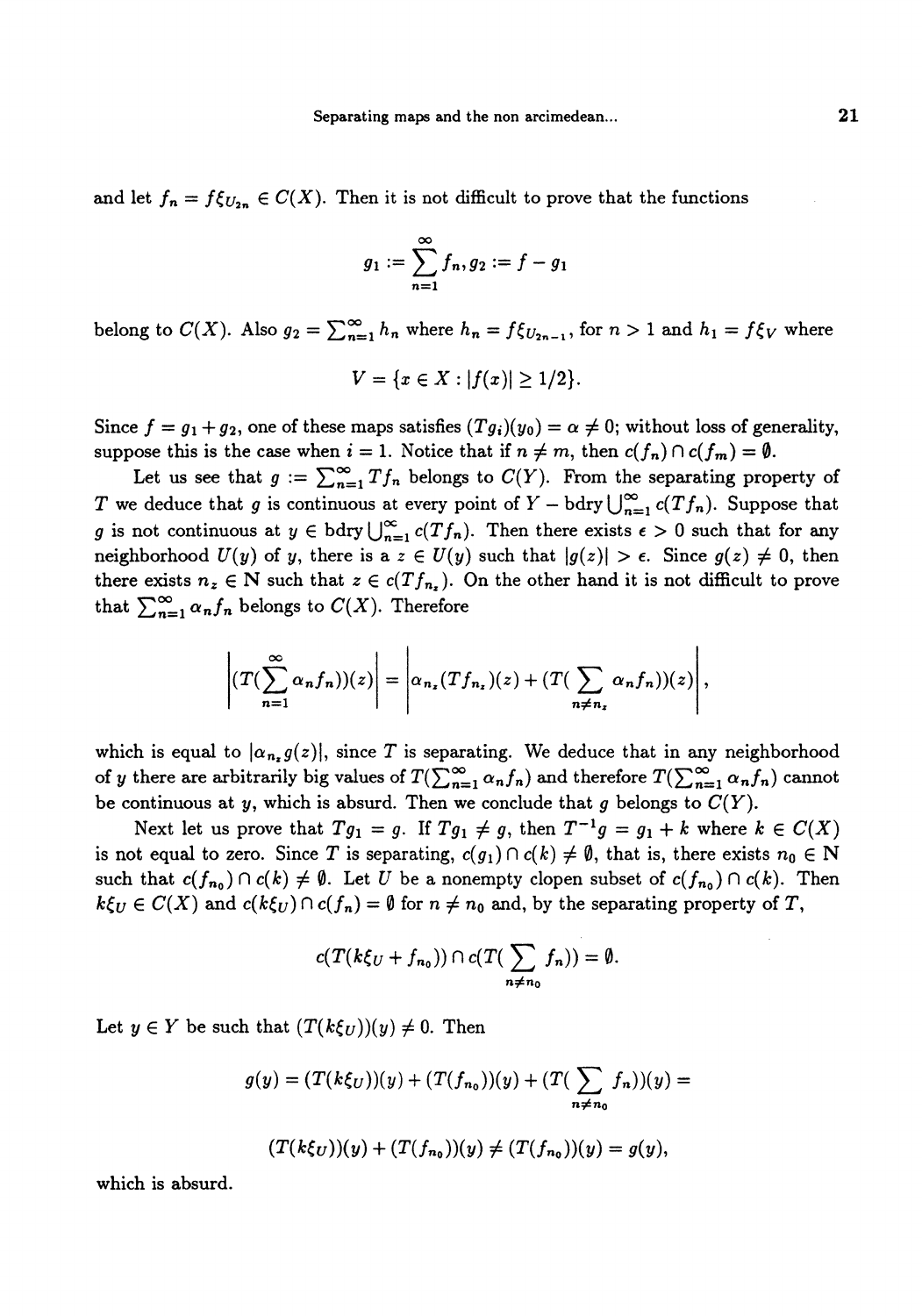Since  $(Tg_1)(y_0) \neq 0$  we deduce that there exists  $n_1 \in \mathbb{N}$  such that  $y_0 \in c(Tf_{n_1})$ . We can easily see that  $x_0 \in \text{cl}_{\beta_0 X}c(f_{n_1}),$  that is,

$$
x_0 \notin cl_{\beta_0 X} \{x \in X : |f(x)| \leq 1/|\alpha_{n_1+2}|^2\},\
$$

which is a contradiction.

**Lemma 4 :** Let T be biseparating and let  $f, g \in C(X)$  be such that  $c(f) \subset c(g)$ . Then  $c(T f) \subset cl(c(T g)).$ 

**Proof :** Suppose that there exists  $y_0 \in c(Tf) - cl(c(Tg))$ . Let U be a clopen neighborhood of  $y_0$  such that  $U \cap cl(c(Tg)) = \emptyset$ . Then we have that  $c(\xi_U) \cap c(Tg) = \emptyset$  and, since  $T^{-1}$  is separating,  $c(T^{-1}\xi_U) \cap c(g) = \emptyset$ ; then  $c(T^{-1}\xi_U) \cap c(f) = \emptyset$  and, by the separating property of T,  $c(\xi_U) \cap c(Tf) = \emptyset$ , which contradicts our assumption on y<sub>0</sub>.

**Proposition 5:** Let T be biseparating. Then the T-support point of every  $y \in Y$  belongs to  $v_0X$ .

**Proof :** Suppose  $y_0 \in Y$  and that  $x_0$ , its T-support point belongs to  $\beta_0 X - v_0 X$ . Then there exists ([4]) a decreasing sequence  $(U_n)$  of clopen neighborhoods of  $x_0$  such that  $\bigcap_{n=1}^{\infty} U_n \cap X = \emptyset.$ 

For every  $n \in \mathbb{N}$ , let  $(f_n) = (\xi_{V_n})$  where  $V_n$  is a clopen neighborhood of  $y_0$ , in such a way that,  $V_n \subset V_{n-1}$  and also  $c(T^{-1}f_n) \subset U_n$  for every  $n \geq 2$ .

Then, given  $(\alpha_n)$  a sequence in K such that  $(|a_n|)$  is strictly increasing and tends to infinity, the map

$$
g:=\sum_{n=1}^{\infty}\alpha_nT^{-1}[f_n-f_{n+1}]
$$

belongs to  $C(X)$ , so  $Tg \in C(Y)$  and  $(Tg)(y_0) = \alpha \in \mathbf{K}$ . Then we have that given  $\epsilon > 0$ there exists a neighborhood  $U(y_0)$  of  $y_0$  such that, if  $y \in U(y_0)$ , then  $|(T_g)(y) - \alpha| < \epsilon$ .

On the other hand, we have that  $y_0 \notin \text{int} \bigcap_{n=1}^{\infty} V_n$  because, otherwise, there would exist  $\xi_U \in C(Y)$ ,  $\xi_U \neq 0$ , satisfying  $U \subset \text{int} \bigcap_{n=1}^{\infty} V_n$  and then, according to Lemma 4,  $c(T^{-1}\xi_U) \subset \bigcap_{n=1}^{\infty} U_n$  which obviously cannot be true.

Therefore we have that  $y_0 \notin \text{int} \bigcap_{n=1}^{\infty} (V_n \cap U(y_0)),$  that is, for every  $k \in \mathbb{N}$ ,

$$
V_k \cap U(y_0) \not\subset \bigcap_{n=1}^{\infty} (V_n \cap U(y_0))
$$

or, equivalently, there exists  $y \in V_k \cap U(y_0)$  such that  $y \notin V_{n_0}$  for some  $n_0$ . Thus there are  $y_1 \in U(y_0)$  and  $k_0 \in \mathbb{N}$  such that  $y_1 \in V_{k_0}, y_1 \notin V_{k_0+1}$  and  $|\alpha_{k_0}| > |\alpha| + \epsilon$ . Then

$$
(Tg)(y_1) = \alpha_{k_0}[f_{k_0}(y_1) - f_{k_0+1}(y_1)] + \alpha_{k_0+1}[f_{k_0+1}(y_1) - f_{k_0+2}(y_1)] +
$$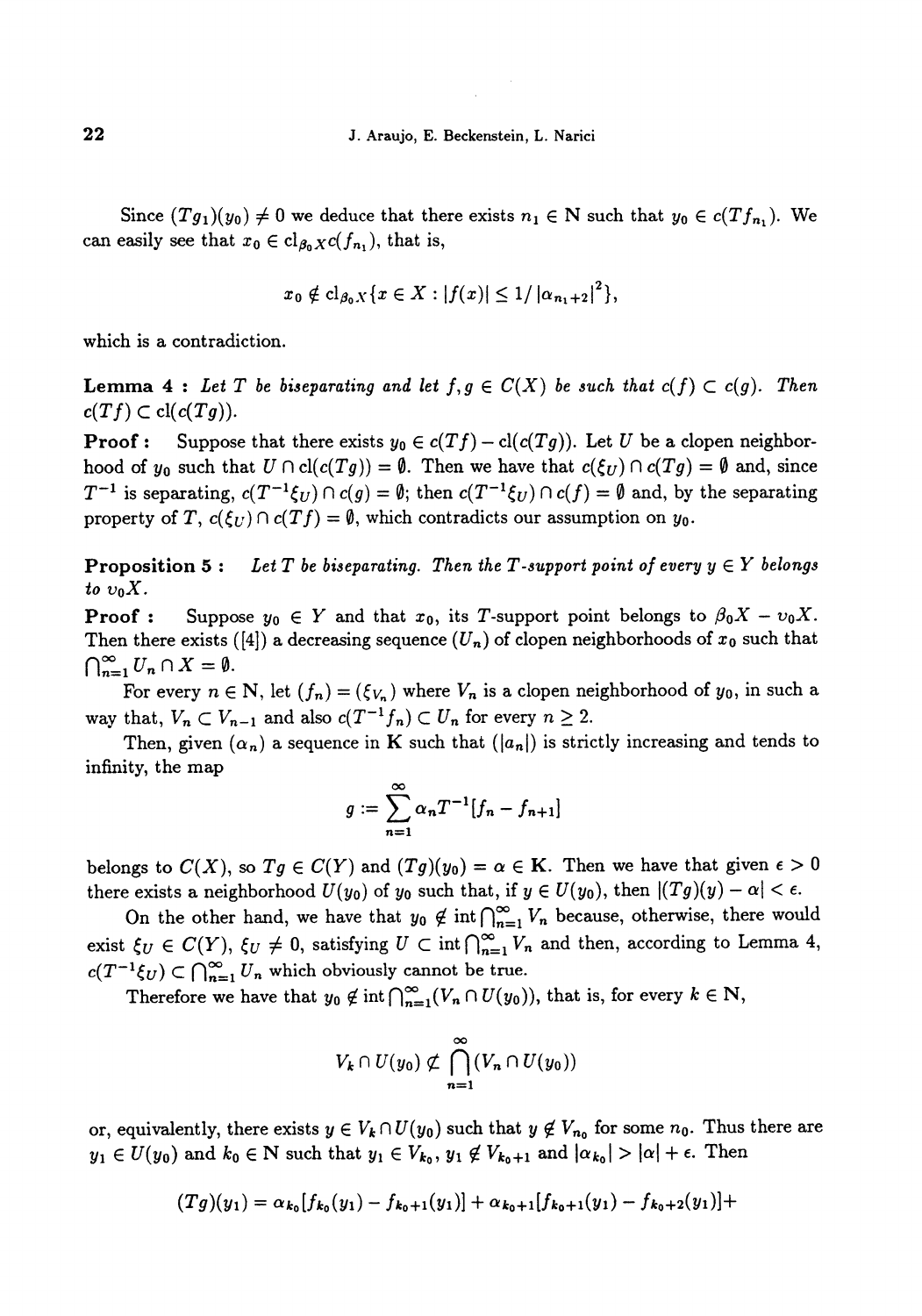Separating maps and the non arcimedean...

$$
[T(\sum_{n=k_0+2}^{\infty}\alpha_nT^{-1}[f_n-f_{n+1}]](y_1).
$$

We have that for  $n \geq k_0 + 2$ ,

$$
c(f_{k_0}-f_{k_0+1})\cap c(f_n-f_{n+1})=\emptyset
$$

and since  $T^{-1}$  is separating, then

$$
c(T^{-1}[f_{k_0}-f_{k_0+1}])\cap c(T^{-1}[f_n-f_{n+1}])=\emptyset,
$$

which implies that

$$
c(f_{k_0}-f_{k_0+1})\cap c(T(\sum_{n=k_0+2}^{\infty}\alpha_nT^{-1}[f_n-f_{n+1}]))=\emptyset,
$$

and therefore

$$
(Tg)(y_1) = \alpha_{k_0} - \alpha_{k_0} f_{k_0+1}(y_1) + \alpha_{k_0+1} f_{k_0+1}(y_1) = \alpha_{k_0}
$$

and then  $|(Tg)(y_1) - \alpha| > \epsilon$ , which is a contradiction.

Remember that if  $f \in C(X)$  and K is N-compact, then f can be extended to a unique continuous map in  $C(v_0X)$  ([13], p. 42) and that K is N-compact if and only if and only if its residue class field has nonmeasurable cardinal ([13], p. 41]. Then we can obtain the following result.

Proposition  $6:$  Suppose that the residue class field of  $K$  has nonmeasurable cardinal. If there exists a biseparating map T from  $C(X)$  onto  $C(Y)$ , then  $v_0X$  is homeomorphic to  $v_0Y$ .

Proof : Since the residue class field of K has nonmeasurable cardinal, we can extend  $T: C(X) \to C(Y)$  to a bijective, additive map  $T^{v_0}: C(v_0X) \to C(v_0Y)$  by defining  $T^{v_0}f := (Tf|_X)^{v_0Y}, f \in C(v_0X)$ . Next we are going to see that  $T^{v_0}$  is biseparating : if  $c(f) \cap c(g) = \emptyset$ ,  $f, g \in C(v_0X)$ , then  $c(f | X) \cap c(g | X) = \emptyset$  and, since T is separating,  $c(Tf|_X) \cap c(Tg|_X) = \emptyset$ ; if  $c((Tf|_X)^{v_0Y}) \cap c((Tg|_X)^{v_0Y}) \neq \emptyset$ , then its intersection with Y is not empty, this is, there exists  $y_0 \in Y$  such that  $(Tf|x)(y_0) \neq 0$  and  $(Tg|x)(y_0) \neq 0$ , which cannot be possible.

So we may assume that  $X$  and  $Y$  are N-compact, and we are going to prove that they are homeomorphic. Define the map  $h: Y \to X$  where  $h(y)$  is the T-support point of  $y \in Y$ . For  $x_0 \in X$ , consider the  $T^{-1}$ -support point  $k(x_0)$  of  $x_0$  in Y. In this way we can define a map  $k : X \to Y$ . Let us see that h is continuous.

Consider U a clopen subset of X containing  $h(y_0)$ ,  $y_0 \in Y$ . If  $y \in c(T\xi_U)$ , then  $h(y) \in X$ , by Proposition 5, and  $({\xi \overline{U}}^{\beta_0 X}(h(y)) \neq 0$ , by Lemma 3. We deduce that  $h(y) \in U$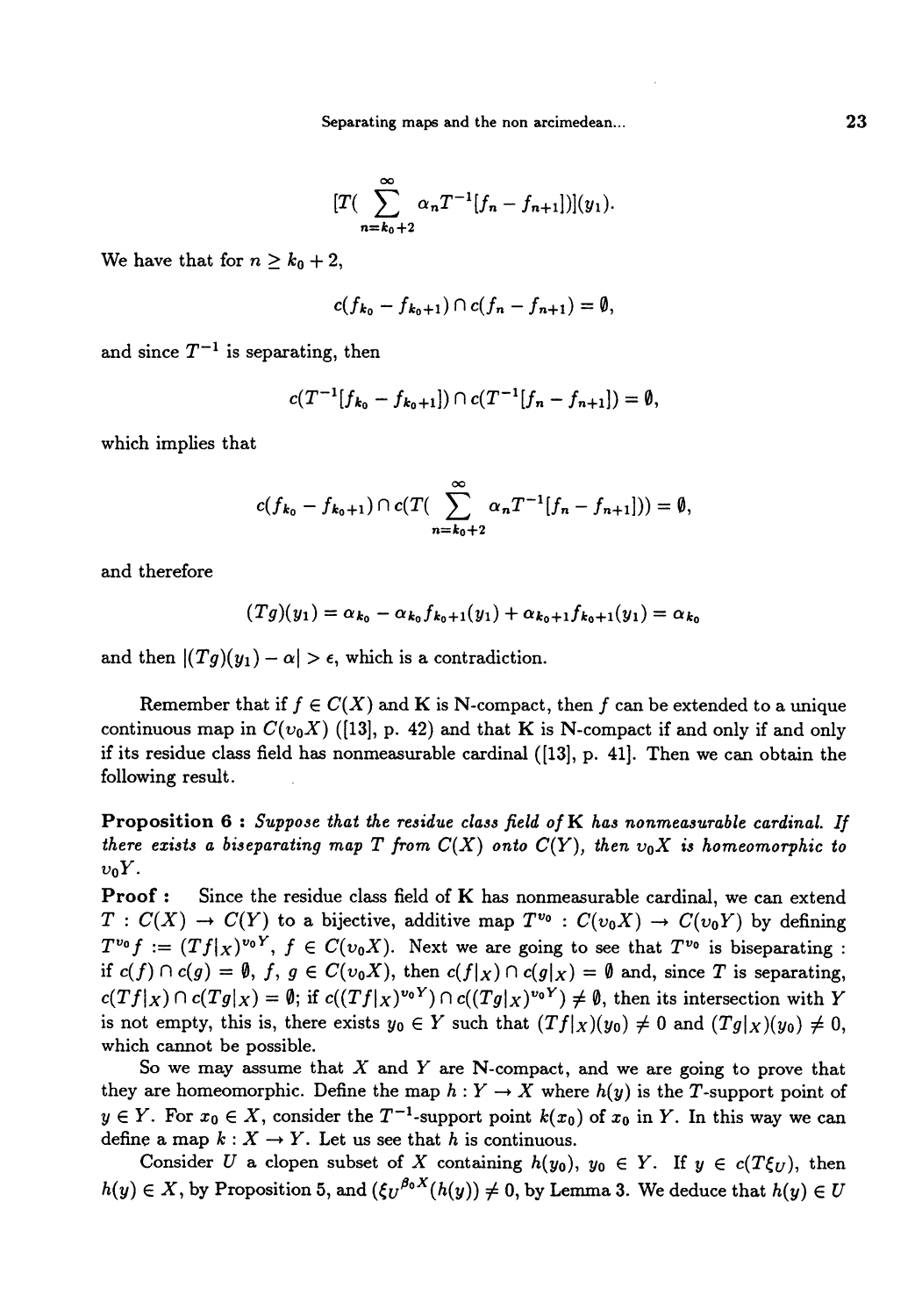and then h is continuous. In the same way we can prove that k is continuous too. Let<br>us see also that  $h \circ k = i_X$ . Let  $x_0 \in X$ . Consider a clopen subset U of X containing<br> $h(k(x))$ . By Lemma 3,  $(T\xi_{X-U})(k(x_0)) = 0$  and applying

As a corollary, taking into account that every ring isomorphism is a biseparating map, we obtain a nonarchimedean version of the Hewitt theorem.

Corollary  $6:$  Suppose that the residue class field of  $K$  has nonmeasurable cardinal. If  $C(X)$  and  $C(Y)$  are isomorphic as rings, then  $v_0X$  and  $v_0Y$  are homeomorphic.

Looking carefully at the proof of Proposition 6, we can see that we make use of the measurability of the cardinal of the residue class field of K just to extend the functions of  $C(X)$  to functions defined on  $v_0X$ . But if X and Y are N-compact, then the second part of the proof is valid to show the following result.

Corollary 7 : Suppose that X and Y are N-compact. If  $C(X)$  and  $C(Y)$  are isomorphic as rings, then X and Y are homeomorphic.

**Proposition 8 :** If T is a linear biseparating map from  $C(X)$  onto  $C(Y)$  and X, Y are N-compact spaces, then there exist  $a \in C(Y)$ ,  $a(y) \neq 0$  for all  $y \in Y$ , and a homeomorphism  $h: Y \to X$  such that  $(Tf)(y) = a(y)f(h(y))$  for every  $f \in C(X)$ ,  $y \in Y$ . In particular, if  $C(X)$  and  $C(Y)$  are endowed with the compact-open topology, then  $T$  is continuous.

**Proof :** By Lemma 3, we have that if  $(Tf)(y) \neq 0$ , then  $f(h(y)) \neq 0$ , and, applying Lemma 3 to  $T^{-1}$ , if  $f(x) \neq 0$ , then  $(Tf)(k(x)) \neq 0$ . Since k is a homeomorphism, we have that

$$
a(y):=(T1_X)(y)\neq 0
$$

for every  $y \in Y$ . We know that  $(Tf)(y) \neq 0$  if and only if  $f(h(y)) \neq 0$ , so if  $(Tf)(y) =$ 0, then  $(Tf)(y) = a(y)f(h(y))$ . Suppose that  $(Tf)(y) \neq 0$ . Let  $\alpha \in K$  be such that  $\alpha(Tf)(y_0) + a(y_0) = 0$ ; then we have that  $\alpha f(h(y_0)) + 1 = 0$ , which implies that

$$
\alpha a(y_0)f(h(y_0))+a(y_0)=0.
$$

Then  $(Tf)(y_0) = a(y_0)f(h(y_0)).$ 

Let us next show that T is continuous. Take a compact subset K of Y. Given  $\epsilon > 0$ , if for  $x \in h(K)$ ,  $|f(x)| < \epsilon / \sup\{y \in K : |a(y)|\}$ , it is easy to check that  $|(Tf)(y)| < \epsilon$ , for every  $y \in K$ .

**Remarks :** 1. In general, if X and Y are not N-compact, a biseparating linear map need not be continuous. As an example of this fact, consider  $X$  a pseudocompact not  $N$ -compact space and  $Y$  its N-compactification, which is compact ([14], Corollary 1.6). Suppose that K is N-compact. It is easy to see that the canonical isomorphism  $T: C(X) \to C(Y)$ ,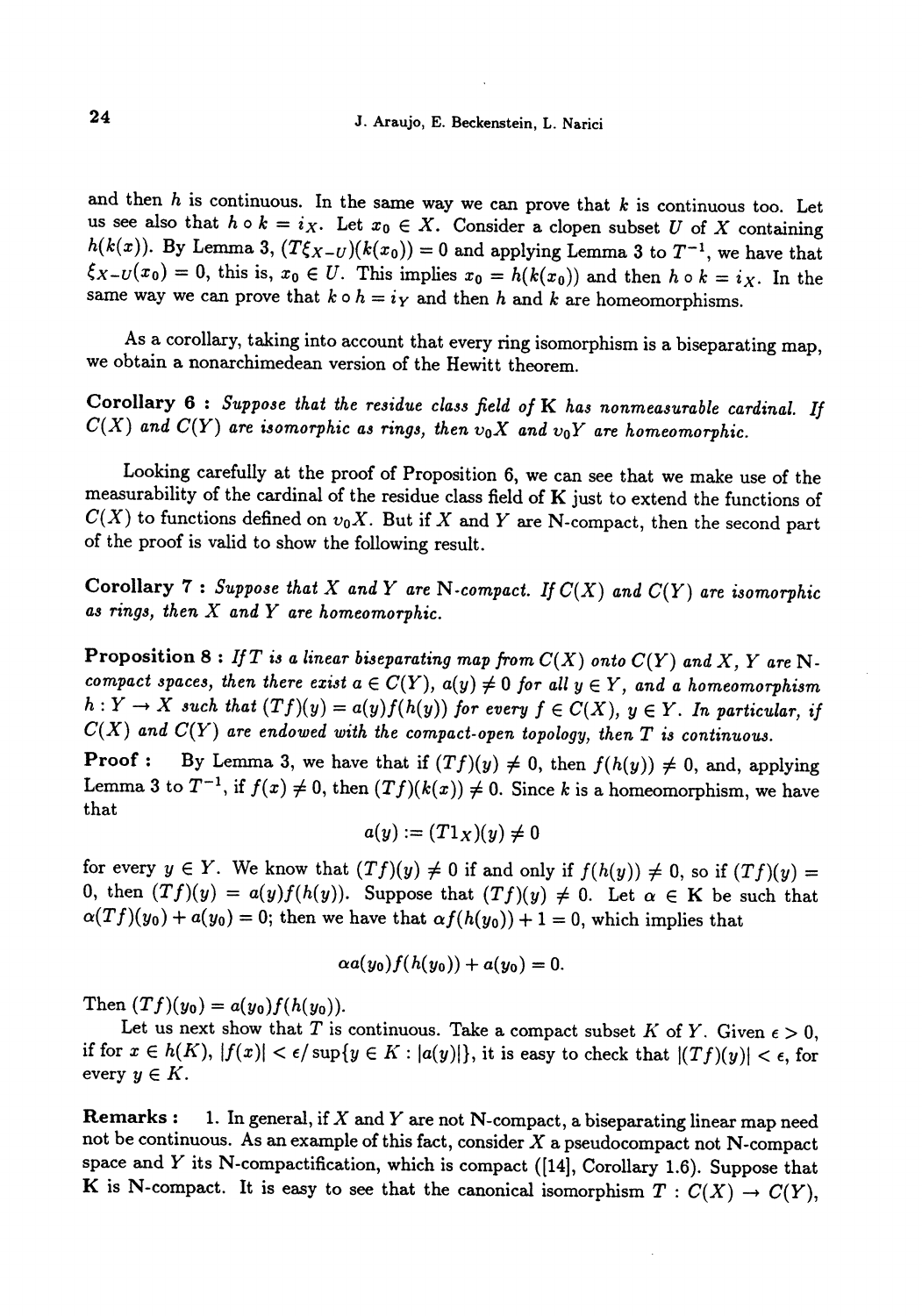defined as  $Tf := f^{v_0 X}$  is well defined (since K is N-compact), biseparating, but not continuous : given  $\epsilon > 0$ , there is no compact subset K of X such that if  $|f(x)| < \epsilon$  for every  $x \in K$ , then  $|f^{v_0 X}(x)| < \epsilon$  for every  $x \in v_0 X = \beta_0 X$ .

2. If we do not assume T to be linear, then the map  $a \in C(Y)$  of Proposition 8 may not exist. Suppose that  $K = Q_p$ . Consider  $X = Y = \{x\}$ . Let r stand for the map  $f(x) = r, r \in \mathbf{Q}_p$ . Take  $s \in \mathbf{Q}_p - \mathbf{Q}$ . Consider  $\{1, s\} \cup \{h_i : i \in I\}$  a basis of  $C(X)$  as a vector space over Q. Define  $T1 := s, Ts := 1, Th_i := h_i, i \in I$ , and extend T by linearity (over  $\mathbf{Q}$ ) to the whole space  $C(X)$ .

Then  $T: C(X) \to C(X)$  is a biseparating map. If  $(Tf)(x) = a(x)f(x)$  for every  $f \in C(X)$ , then taking  $f = 1$ ,  $a = s$ , and taking  $f = h_i$ ,  $a = 1$ , which is not possible.

Proposition 9: Suppose that K is locally compact. If X is zerodimensional and T is linear and separating, then T is biseparating.

**Proof:** If T was not separating, there would exist two maps f and  $g \in C(X)$  such that  $c(f) \cap c(g) \neq \emptyset$ . Take U a nonempty clopen subset of  $c(f) \cap c(g)$  such that f and g are bounded on U and there exists  $\alpha \in \mathbb{R}$ ,  $\alpha > 0$  such that  $|f(x)| \geq \alpha$  and  $|g(x)| \geq \alpha$  for every  $x \in U$ . By putting  $f = f \xi_U + f \xi_{X-U}$  and  $g = g \xi_U + g \xi_{X-U}$ , it is easy to see that

$$
c(T(f\xi_U))\cap c(T(g\xi_U))=\emptyset.
$$

Suppose that  $y_0 \in Y$  is such that  $(T(f \xi_U))(y_0) \neq 0$ . Let  $x_0 \in \beta_0 X$  the T-support point of  $y_0$ . Let  $\gamma \neq 0$  be such that

$$
(\gamma (f\xi_U)^{\beta_0 X} + (g\xi_U)^{\beta_0 X})(x_0) = 0.
$$

Then  $(\gamma f \xi_U + g \xi_U)^{\beta_0 X}(x_0) = 0$ ; therefore

$$
(T(\gamma f\xi_U+g\xi_U))(y_0)\neq 0,
$$

in contradiction with Lemma 3.

From Propositions 8 and 9, we deduce the following corollary.

Corollary 10 : Let K be locally compact. If T is a linear separating map from  $C(X)$  onto  $C(Y)$  and X, Y are N-compact spaces, then there exist  $a \in C(Y)$ ,  $a(y) \neq 0$  for all  $y \in Y$ . and a homeomorphism  $h: Y \to X$  such that  $(Tf)(y) = a(y)f(h(y))$  for every  $f \in C(X)$ ,  $y \in Y$ . In particular, if  $C(X)$  and  $C(Y)$  are endowed with the compact-open topology, then T is continuou3.

**Remark :** Note that in Proposition 9 and Corollary 10, if  $X$  is compact, we can get the same results, with the same proofs, even if K is not locally compact.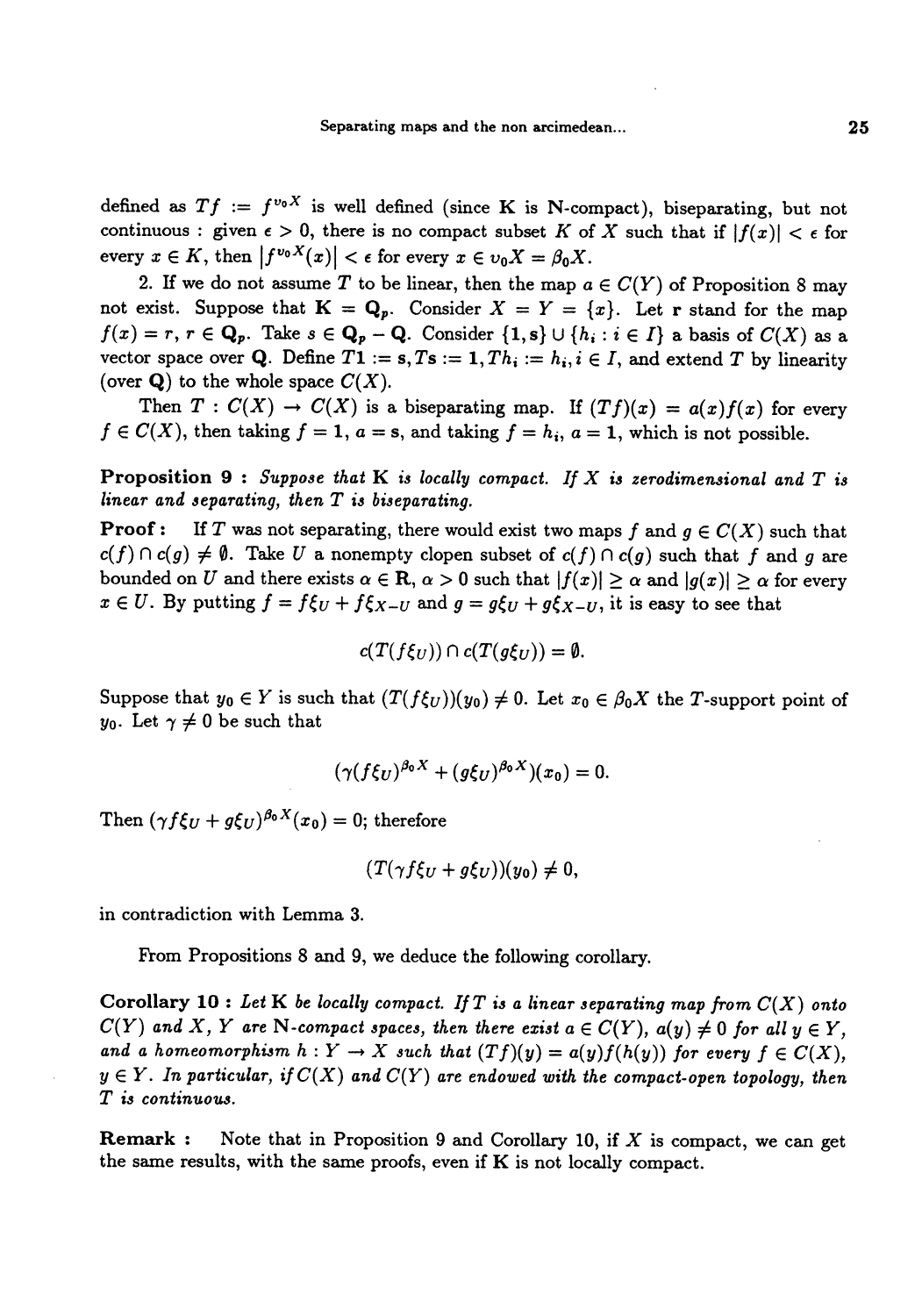#### REFERENCES

[1] J. Araujo, Distance from an isometry to the Banach-Stone maps. In p-adic Functional Analysis, edited by J. M. Bayod, N. de Grande-de Kimpe, J. Martinez-Maurica, Lect. Notes in Pure and Appl. Math. 137, Dekker, New York, 1992, 1-12.

[2] J. Araujo and J. Martínez-Maurica, The nonarchimedean Banach-Stone theorem. In p-adic Analysis, edited by F. Baldassarri, S. Bosch and B. Dwork, Lect. Notes in Math. 1454, Springer-Verlag, Berlin-Heidelberg-New York, 1990, 64-79.

[3] J. Araujo and J. Martínez-Maurica, Isometries between non-Archimedean spaces of continuous functions. In Papers on General Topology and Applications, edited by S. Andima, R. Kopperman, P. Ram Misra, A. R. Todd, Annals of the New York Academy of Sciences, 659, 1992, 12-17.

[4] G. Bachman, E. Beckenstein, L. Narici and S. Warner, Rings of continuous functions with values in a topological field. Trans. A. M. S. 204 (1975), 91-112.

[5] E. Beckenstein and L. Narici, A nonarchimedean Banach-Stone theorem. Proc. A.M.S. 100 (1987), 242-246.

[6] E. Beckenstein and L. Narici, Automatic continuity of certain linear isomorphisms. Acad. Royale Belg. Bull. Cl. Sci. 73(5) (1987), 191-200.

[7] E. Beckenstein, L. Narici and C. Suffel, Topological algebras. Mathematics Studies 24, North Holland, Amsterdam 1977.

[8] E. Beckenstein, L. Narici and A. R. Todd, Automatic continuity of linear maps on spaces of continuous functions. Manuscripta Math., 62 (1988), 257-275.

[9] L. Gillman and M. Jerison, Rings of continuous functions. University Ser. in Higher Math., Van Nostrand, Princeton, N. J., 1960.

[10] E. Hewitt, Rings of real-valued continuous functions. I. Trans. A. M. S. 64 (1948), 45-99.

[11] K. Jarosz, Automatic continuity of separating linear isomorphisms. Canad. Math. Bull., 33(2) (1990) 139-144.

[12] L. Narici, E. Beckenstein and J. Araujo, Separating maps on rings of continuous functions. In p-adic Functional Analysis, edited by N. de Grande-de Kimpe, S. Navarro and W. H. Schikhof. Universidad de Santiago, Santiago, Chile, 1994, 69-82.

[13] A. C. M. van Rooij, Non-archimedean Functional Analysis. Dekker, New York 1978.

[13] J. Araujo, E. Beckenstein and L. Narici Biseparating maps and homeomorphic realcompactifications to appear in J. Math. Ann. Appl.

[14] J. Araujo, P. Fernandez-Ferreiros and J. Martinez-Maurica Pseudocompact and Pspaces in non archimedean Functional Analysis p-Adic Functional Analysis, Lecture Notes in Pure and Applied Mathematics, 137. Dekker 1992, pags 13-21